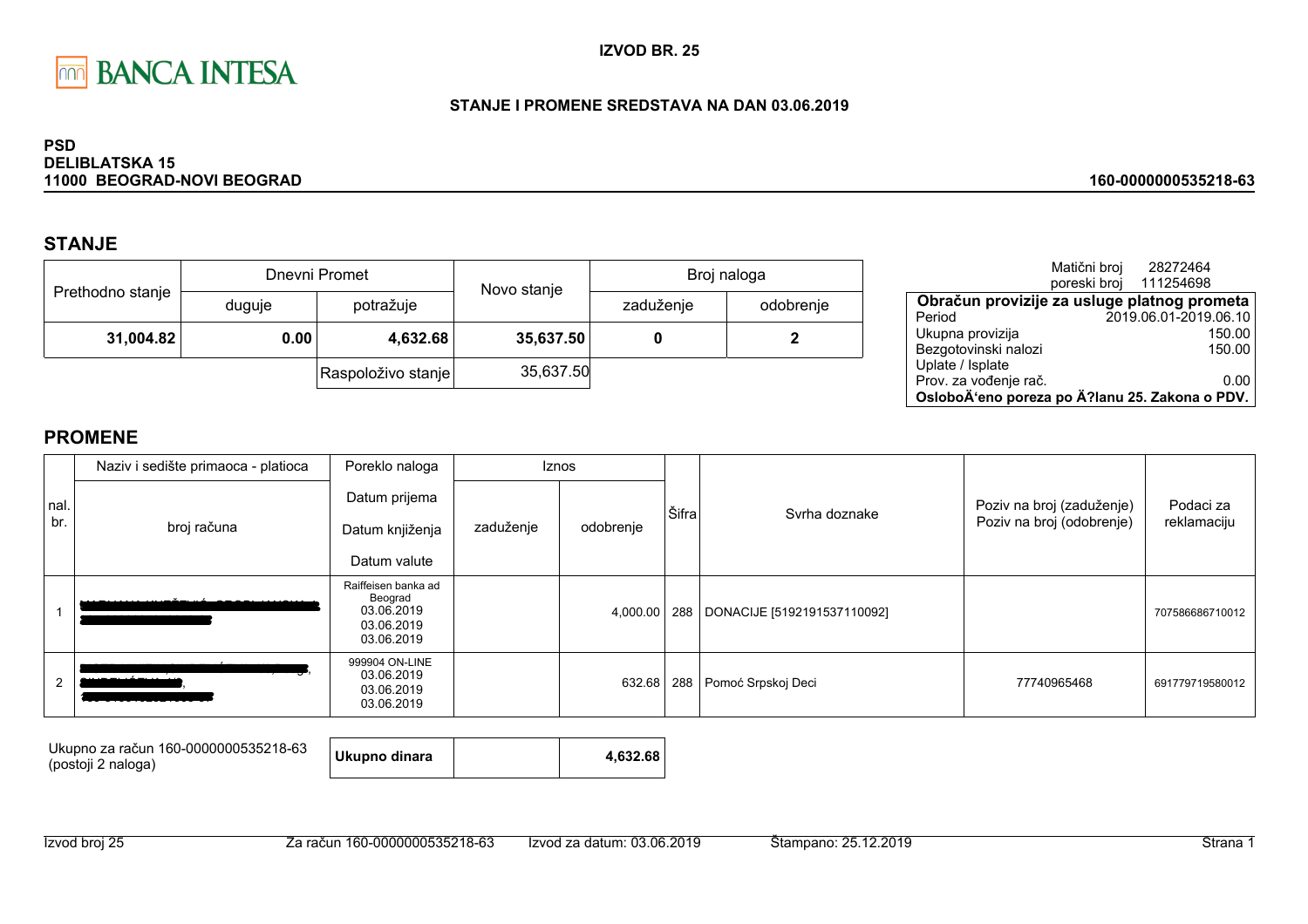

### STANJE I PROMENE SREDSTAVA NA DAN 05.06.2019

#### **PSD DELIBLATSKA 15** 11000 BEOGRAD-NOVI BEOGRAD

## **STANJE**

|                  |           | Dnevni Promet      | Novo stanje |           | Broj naloga |
|------------------|-----------|--------------------|-------------|-----------|-------------|
| Prethodno stanje | duguje    | potražuje          |             | zaduženje | odobrenje   |
| 35,637.50        | 15,073.27 | 0.00               | 20,564.23   |           |             |
|                  |           | Raspoloživo stanje | 20,564.23   |           |             |

|                                                | Matični broj | 28272464               |        |
|------------------------------------------------|--------------|------------------------|--------|
|                                                |              | poreski broj 111254698 |        |
| Obračun provizije za usluge platnog prometa    |              |                        |        |
| Period                                         |              | 2019.06.01-2019.06.10  |        |
| Ukupna provizija                               |              |                        | 150.00 |
| Bezgotovinski nalozi                           |              |                        | 150.00 |
| Uplate / Isplate                               |              |                        |        |
| Prov. za vođenje rač.                          |              |                        | 0.00   |
| OsloboÄ'eno poreza po Ä?lanu 25. Zakona o PDV. |              |                        |        |

160-0000000535218-63

## **PROMENE**

|             | Naziv i sedište primaoca - platioca                                         | Poreklo naloga                                                 |           | Iznos     |       |                                                                          |                                                        |                          |
|-------------|-----------------------------------------------------------------------------|----------------------------------------------------------------|-----------|-----------|-------|--------------------------------------------------------------------------|--------------------------------------------------------|--------------------------|
| nal.<br>br. | broj računa                                                                 | Datum prijema<br>Datum knjiženja<br>Datum valute               | zaduženje | odobrenje | Šifra | Svrha doznake                                                            | Poziv na broj (zaduženje)<br>Poziv na broj (odobrenje) | Podaci za<br>reklamaciju |
|             | PTP DIS, Bulevar Oslobodjenja 1B,<br>205-0000000000001-85                   | 999905 OfficeBanking<br>05.06.2019<br>05.06.2019<br>05.06.2019 | 9,993.27  |           | 287   | donacije i sponzorstva - pomoc za porodicu<br>Jovanovic / 7-oro dece     |                                                        | 087003042303061          |
|             | ZONES DOO OTO - Audioloski Centar,<br>Sazonova 18a,<br>310-0000000150862-35 | 999905 OfficeBanking<br>05.06.2019<br>05.06.2019<br>05.06.2019 | 5,080.00  |           | 287   | donacije i sponzorstva - Donacija za porodicu<br>Urosevic, slusni aparat |                                                        | 087003042926881          |

Ukupno za račun 160-0000000535218-63 (postoji 2 naloga)

Ukupno dinara 15,073.27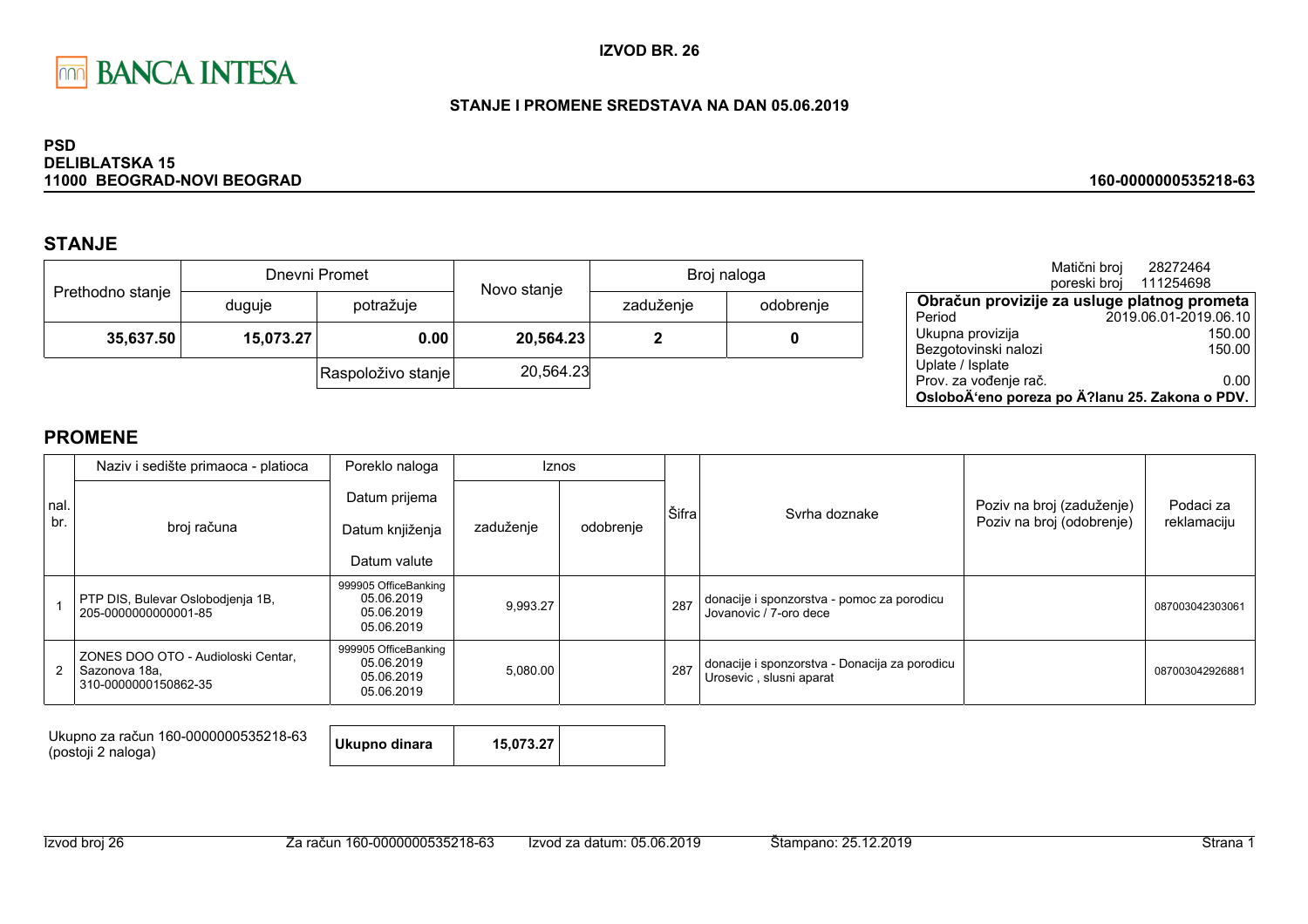

### STANJE I PROMENE SREDSTAVA NA DAN 06.06.2019

#### **PSD DELIBLATSKA 15** 11000 BEOGRAD-NOVI BEOGRAD

## **STANJE**

|                  |          | Dnevni Promet      | Novo stanje |           | Broj naloga |
|------------------|----------|--------------------|-------------|-----------|-------------|
| Prethodno stanje | duguje   | potražuje          |             | zaduženje | odobrenje   |
| 20,564.23        | 6,000.00 | 0.00               | 14,564.23   |           |             |
|                  |          | Raspoloživo stanje | 14,564.23   |           |             |

|                                                | Matični broj | 28272464<br>poreski broj 111254698 |  |
|------------------------------------------------|--------------|------------------------------------|--|
| Obračun provizije za usluge platnog prometa    |              |                                    |  |
| Period                                         |              | 2019.06.01-2019.06.10              |  |
| Ukupna provizija                               |              | 150.00                             |  |
| Bezgotovinski nalozi                           |              | 150.00                             |  |
| Uplate / Isplate                               |              |                                    |  |
| Prov. za vođenje rač.                          |              | 0.00                               |  |
| OsloboÄ'eno poreza po Ä?lanu 25. Zakona o PDV. |              |                                    |  |

160-0000000535218-63

## **PROMENE**

|              | Naziv i sedište primaoca - platioca                             | Poreklo naloga                                                 |           | <b>Iznos</b> |       |                                                                     |                                                        |                          |
|--------------|-----------------------------------------------------------------|----------------------------------------------------------------|-----------|--------------|-------|---------------------------------------------------------------------|--------------------------------------------------------|--------------------------|
| Inal.<br>br. | broj računa                                                     | Datum prijema<br>Datum knjiženja<br>Datum valute               | zaduženje | odobrenje    | Šifra | Syrha doznake                                                       | Poziv na broj (zaduženje)<br>Poziv na broj (odobrenje) | Podaci za<br>reklamaciju |
|              | Natasa Apostolovic, selo Slavujevac BB,<br>205-9011006016922-05 | 999905 OfficeBanking<br>06.06.2019<br>06.06.2019<br>06.06.2019 | 6,000.00  |              | 287   | donacije i sponzorstva - za Nemanju<br>Apostolovica od Miroslava M. |                                                        | 087003043840011          |

Ukupno za račun 160-0000000535218-63 (postoji 1 naloga)

| Ukupno dinara | 6,000.00 |  |
|---------------|----------|--|
|---------------|----------|--|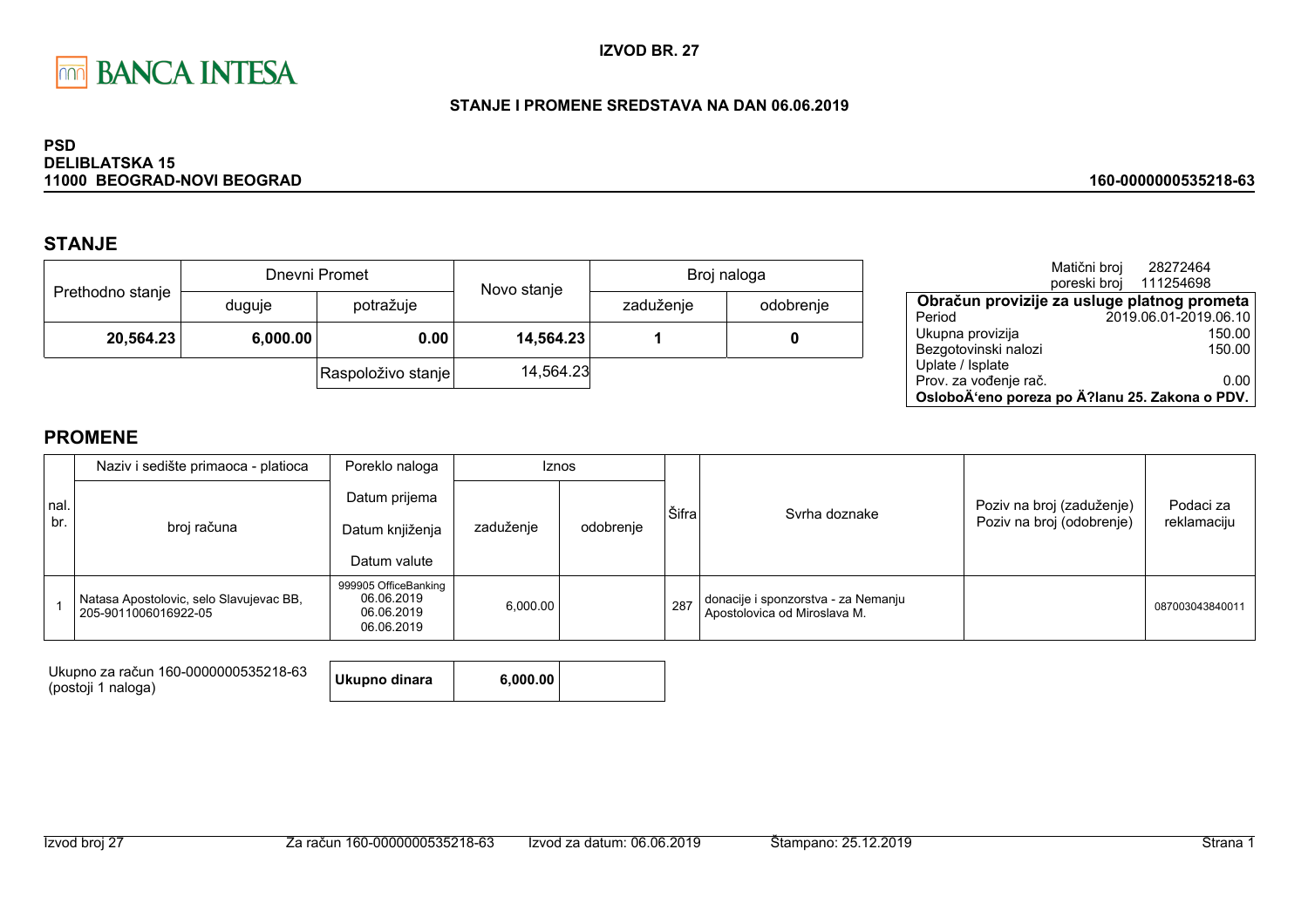

### STANJE I PROMENE SREDSTAVA NA DAN 10.06.2019

#### **PSD DELIBLATSKA 15** 11000 BEOGRAD-NOVI BEOGRAD

# **STANJE**

|                  |          | Dnevni Promet      | Novo stanje | Broj naloga |           |
|------------------|----------|--------------------|-------------|-------------|-----------|
| Prethodno stanje | duguje   | potražuje          |             | zaduženje   | odobrenje |
| 14,564.23        | 6,150.00 | 10,000.00          | 18,414.23   |             |           |
|                  |          | Raspoloživo stanje | 18,414.23   |             |           |

|                                                | Matični broj<br>poreski broj | 28272464<br>111254698 |  |
|------------------------------------------------|------------------------------|-----------------------|--|
| Obračun provizije za usluge platnog prometa    |                              |                       |  |
| Period                                         |                              | 2019.06.01-2019.06.10 |  |
| Ukupna provizija                               |                              | 150.00                |  |
| Bezgotovinski nalozi                           |                              | 150.00                |  |
| Uplate / Isplate                               |                              |                       |  |
| Prov. za vođenje rač.                          |                              | 0.00                  |  |
| OsloboÄ'eno poreza po Ä?lanu 25. Zakona o PDV. |                              |                       |  |

160-0000000535218-63

|            | Naziv i sedište primaoca - platioca                                      | Poreklo naloga                                                           |           | <b>Iznos</b> |       |                                                             |                                                        |                          |
|------------|--------------------------------------------------------------------------|--------------------------------------------------------------------------|-----------|--------------|-------|-------------------------------------------------------------|--------------------------------------------------------|--------------------------|
| nal<br>br. | broj računa                                                              | Datum prijema<br>Datum knjiženja<br>Datum valute                         | zaduženje | odobrenje    | Šifra | Syrha doznake                                               | Poziv na broj (zaduženje)<br>Poziv na broj (odobrenje) | Podaci za<br>reklamaciju |
|            | Predrag Stefanovic, Cika Mise Djurica 71,<br>160-5300102333022-74        | 999905 OfficeBanking<br>10.06.2019<br>10.06.2019<br>10.06.2019           | 6,000.00  |              | 287   | donacije i sponzorstva - donacija za Teodora<br>Stefanovica |                                                        | 087003046111621          |
| 2          | BANCA INTESA AD BEOGRAD-PROLAZNI<br>RAČUN TARIFE<br>160-0000000000026-95 | 000001 BEOGRAD<br>10.06.2019<br>10.06.2019<br>10.06.2019                 | 150.00    |              | 221   | Obracun tarife za usluge PP<br>01.06.-10.06.2019            | 160000000053521863                                     | 715018046010011          |
| 3          | 84,                                                                      | Raiffeisen banka ad<br>Beograd<br>10.06.2019<br>10.06.2019<br>10.06.2019 |           | 6,000.00     | 288   | DONACIJE [5198191595844825]                                 |                                                        | 707589784790012          |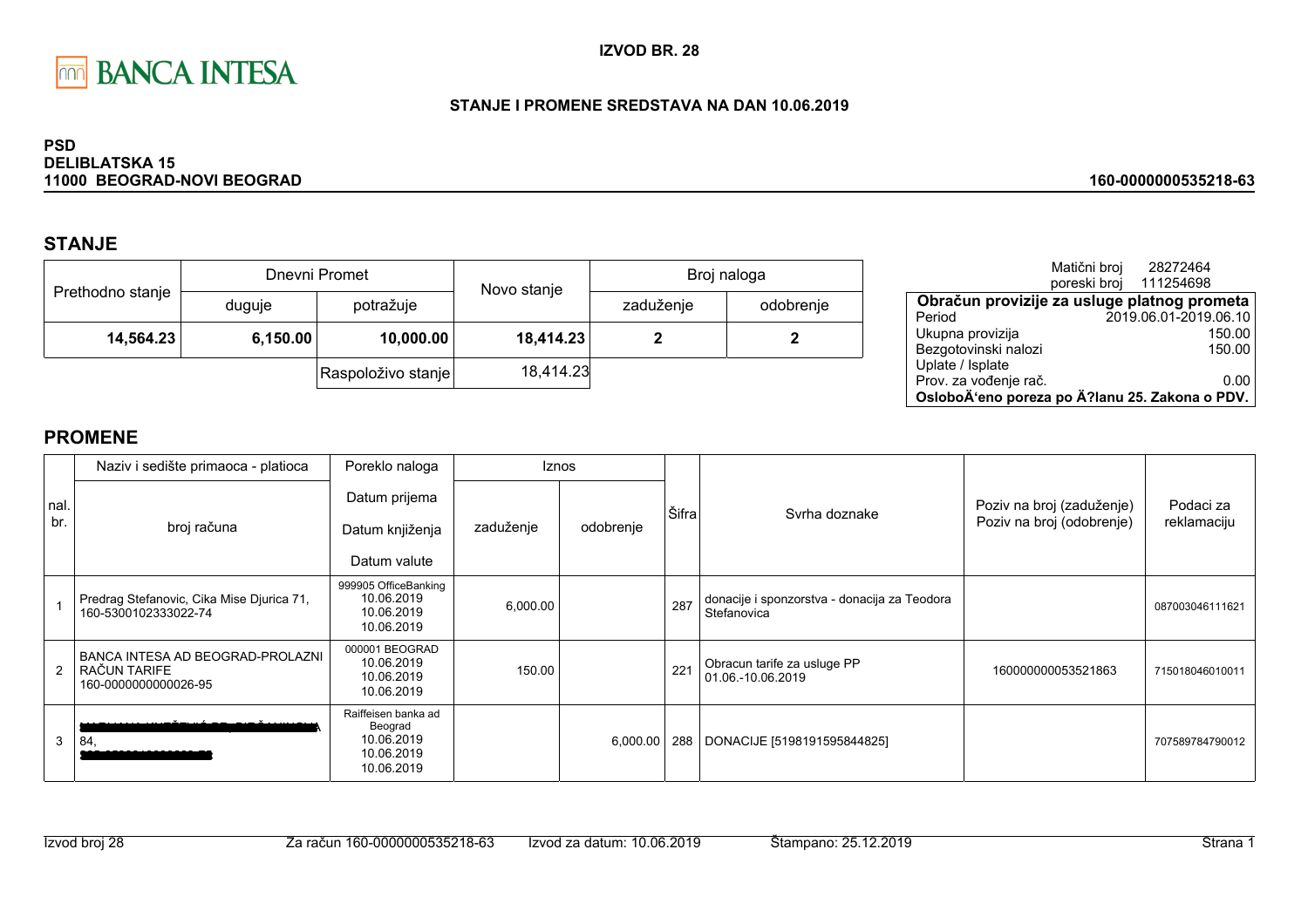|  | 84 | Raiffeisen banka ad<br>Beograd<br>10.06.2019<br>10.06.2019<br>10.06.2019 |  |  |  | 4,000.00   288   DONACIJE [5198191595880805] |  | 707589785000012 |
|--|----|--------------------------------------------------------------------------|--|--|--|----------------------------------------------|--|-----------------|
|--|----|--------------------------------------------------------------------------|--|--|--|----------------------------------------------|--|-----------------|

| Ukupno za račun 160-0000000535218-63<br>(postoji 4 naloga) | Ukupno dinara | 6.150.00 | 10.000.00 |
|------------------------------------------------------------|---------------|----------|-----------|
|------------------------------------------------------------|---------------|----------|-----------|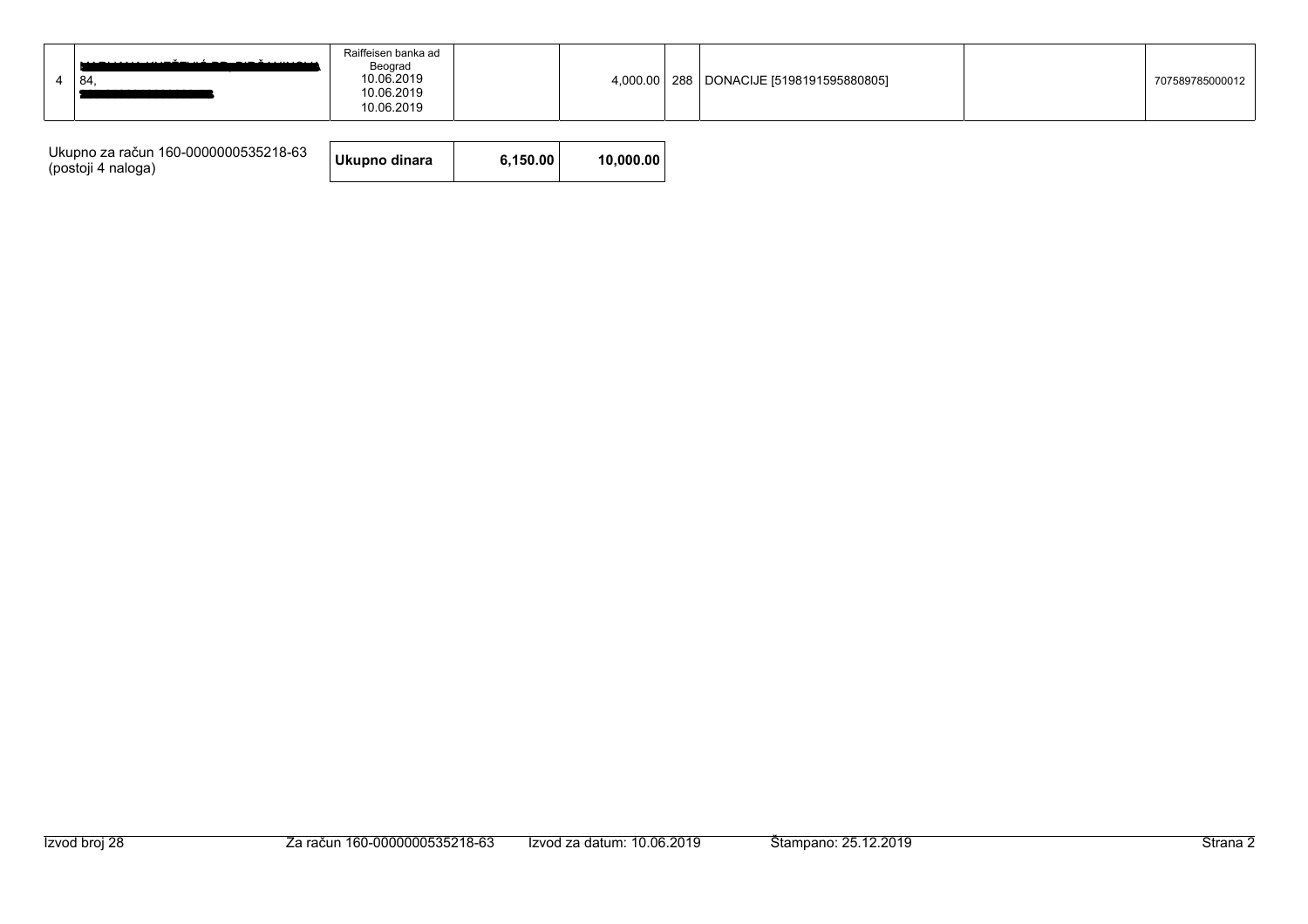

### STANJE I PROMENE SREDSTAVA NA DAN 12.06.2019

#### **PSD DELIBLATSKA 15** 11000 BEOGRAD-NOVI BEOGRAD

# **STANJE**

|                  | Dnevni Promet |                    | Novo stanje | Broj naloga |           |
|------------------|---------------|--------------------|-------------|-------------|-----------|
| Prethodno stanje | duguje        | potražuje          |             | zaduženje   | odobrenje |
| 18,414.23        | 0.00          | 29,048.89          | 47,463.12   |             |           |
|                  |               | Raspoloživo stanje | 47,463.12   |             |           |

|                                                | Matični broj<br>poreski broj | 28272464<br>111254698 |        |
|------------------------------------------------|------------------------------|-----------------------|--------|
| Obračun provizije za usluge platnog prometa    |                              |                       |        |
| Period                                         |                              | 2019.06.11-2019.06.20 |        |
| Ukupna provizija                               |                              |                       | 298.00 |
| Bezgotovinski nalozi                           |                              |                       | 298.00 |
| Uplate / Isplate                               |                              |                       |        |
| Prov. za vođenje rač.                          |                              |                       | 0.00   |
| OsloboÄ'eno poreza po Ä?lanu 25. Zakona o PDV. |                              |                       |        |

160-0000000535218-63

|            | Naziv i sedište primaoca - platioca                                         | Poreklo naloga                                                                     |           | <b>Iznos</b> |       |                                                                    |                                                        |                          |
|------------|-----------------------------------------------------------------------------|------------------------------------------------------------------------------------|-----------|--------------|-------|--------------------------------------------------------------------|--------------------------------------------------------|--------------------------|
| nal<br>br. | broj računa                                                                 | Datum prijema<br>Datum knjiženja<br>Datum valute                                   | zaduženje | odobrenje    | Šifra | Syrha doznake                                                      | Poziv na broj (zaduženje)<br>Poziv na broj (odobrenje) | Podaci za<br>reklamaciju |
|            | BANCA INTESA AD, BEOGRAD,<br>MILENTIJA POPOVIĆA 7B,<br>160-0000000000001-73 | 000001 BEOGRAD<br>12.06.2019<br>12.06.2019<br>12.06.2019                           |           | 22,048.89    |       | 286   ISPLATA DIN. PROTIVVREDNOSTI                                 | [97] 15-400-57-2242713                                 | 087003047528682          |
| 2          |                                                                             | Raiffeisen banka ad<br>Beograd<br>12.06.2019<br>12.06.2019<br>12.06.2019           |           |              |       | 5,000.00   288   DONACIJE [5201191631520854]                       |                                                        | 707591488100012          |
| 3          | ---------------                                                             | Banka Poštanska<br>štedionica ad Beograd<br>12.06.2019<br>12.06.2019<br>12.06.2019 |           | 2,000.00 289 |       | <b>TRANSAKCIJE PO</b><br>NALOGUGRAĐANAdonacija<br>[16319999001850] | $[99]$<br>[00]E01916205357                             | 707591122600012          |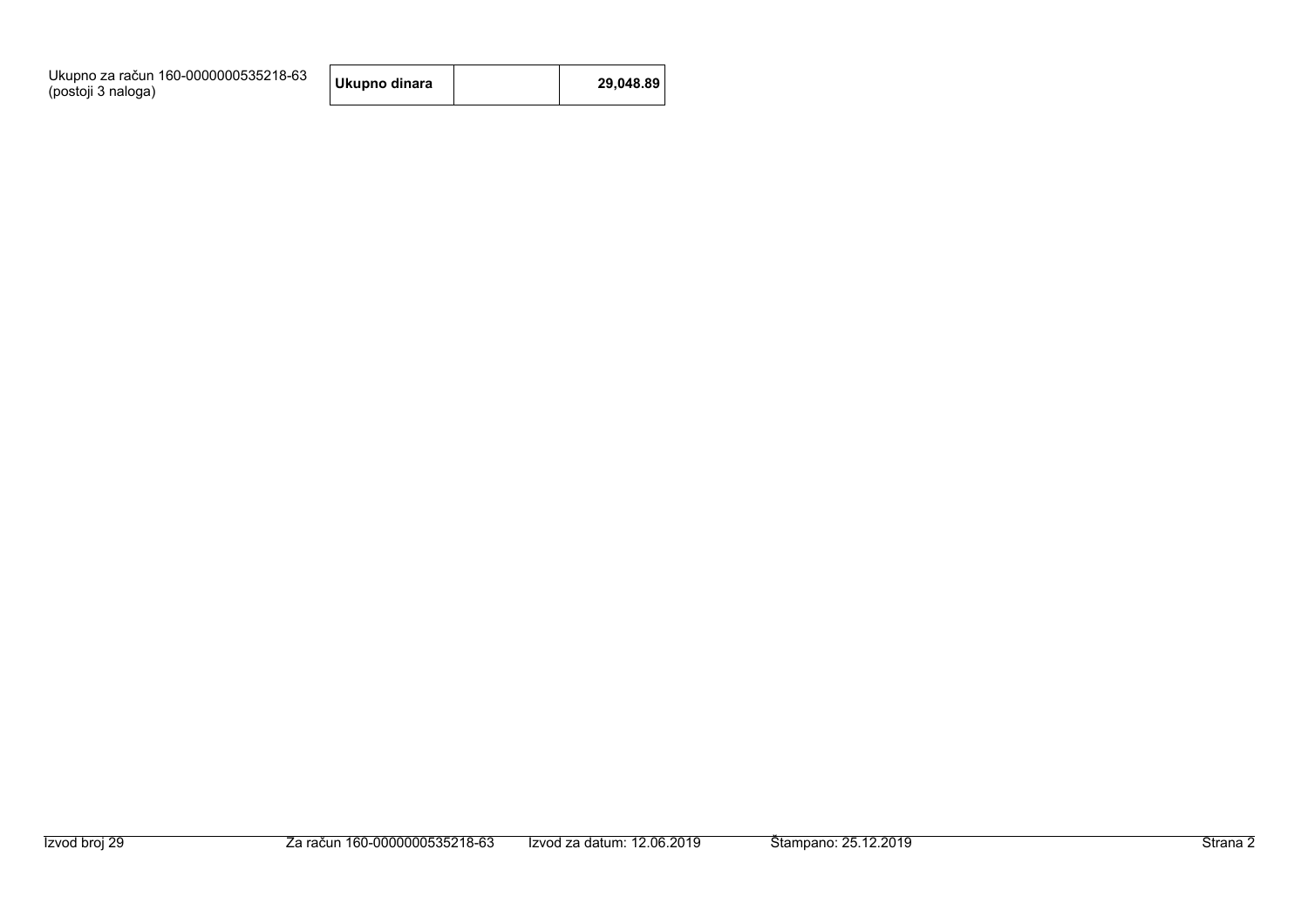

### STANJE I PROMENE SREDSTAVA NA DAN 13.06.2019

#### **PSD DELIBLATSKA 15** 11000 BEOGRAD-NOVI BEOGRAD

# **STANJE**

|                  |          | Dnevni Promet      | Novo stanje |           | Broj naloga |
|------------------|----------|--------------------|-------------|-----------|-------------|
| Prethodno stanje | duguje   | potražuje          |             | zaduženje | odobrenje   |
| 47,463.12        | 3,905.73 | 67,734.00          | 111,291.39  |           |             |
|                  |          | Raspoloživo stanje | 111,291.39  |           |             |

|                                                | Matični broj<br>poreski broj | 28272464<br>111254698 |
|------------------------------------------------|------------------------------|-----------------------|
| Obračun provizije za usluge platnog prometa    |                              |                       |
| Period                                         |                              | 2019.06.11-2019.06.20 |
| Ukupna provizija                               |                              | 298.00                |
| Bezgotovinski nalozi                           |                              | 298.00                |
| Uplate / Isplate                               |                              |                       |
| Prov. za vođenje rač.                          |                              | 0.00                  |
| OsloboÄ'eno poreza po Ä?lanu 25. Zakona o PDV. |                              |                       |

160-0000000535218-63

|              | Naziv i sedište primaoca - platioca                                     | Poreklo naloga                                                 | Iznos     |           |       |                                                                                   |                                                        |                          |
|--------------|-------------------------------------------------------------------------|----------------------------------------------------------------|-----------|-----------|-------|-----------------------------------------------------------------------------------|--------------------------------------------------------|--------------------------|
| Inal.<br>br. | broj računa                                                             | Datum prijema<br>Datum knjiženja<br>Datum valute               | zaduženje | odobrenje | Šifra | Syrha doznake                                                                     | Poziv na broj (zaduženje)<br>Poziv na broj (odobrenje) | Podaci za<br>reklamaciju |
|              | Apoteka Dionpharm Presevo, Mare Loncar<br>br.2,<br>205-0000000218740-73 | 999905 OfficeBanking<br>13.06.2019<br>13.06.2019<br>13.06.2019 | 3,905.73  |           | 287   | donacije i sponzorstva - donacije za<br>Apostolovice, medicinska sredstva za dete |                                                        | 087003048457581          |
| 2            | 47.                                                                     | 000001 BEOGRAD<br>13.06.2019<br>13.06.2019<br>13.06.2019       |           | 51,350.00 | 189   | DONACIJA-KSS- SV. DJORDJE SAN DIJEG                                               | [97]08-551-051-005139                                  | 087003048197252          |
| 3            |                                                                         | 999905 OfficeBanking<br>13.06.2019<br>13.06.2019<br>13.06.2019 |           | 16,384.00 | 288   | Donacija za pomoc Milijani                                                        |                                                        | 087003048453552          |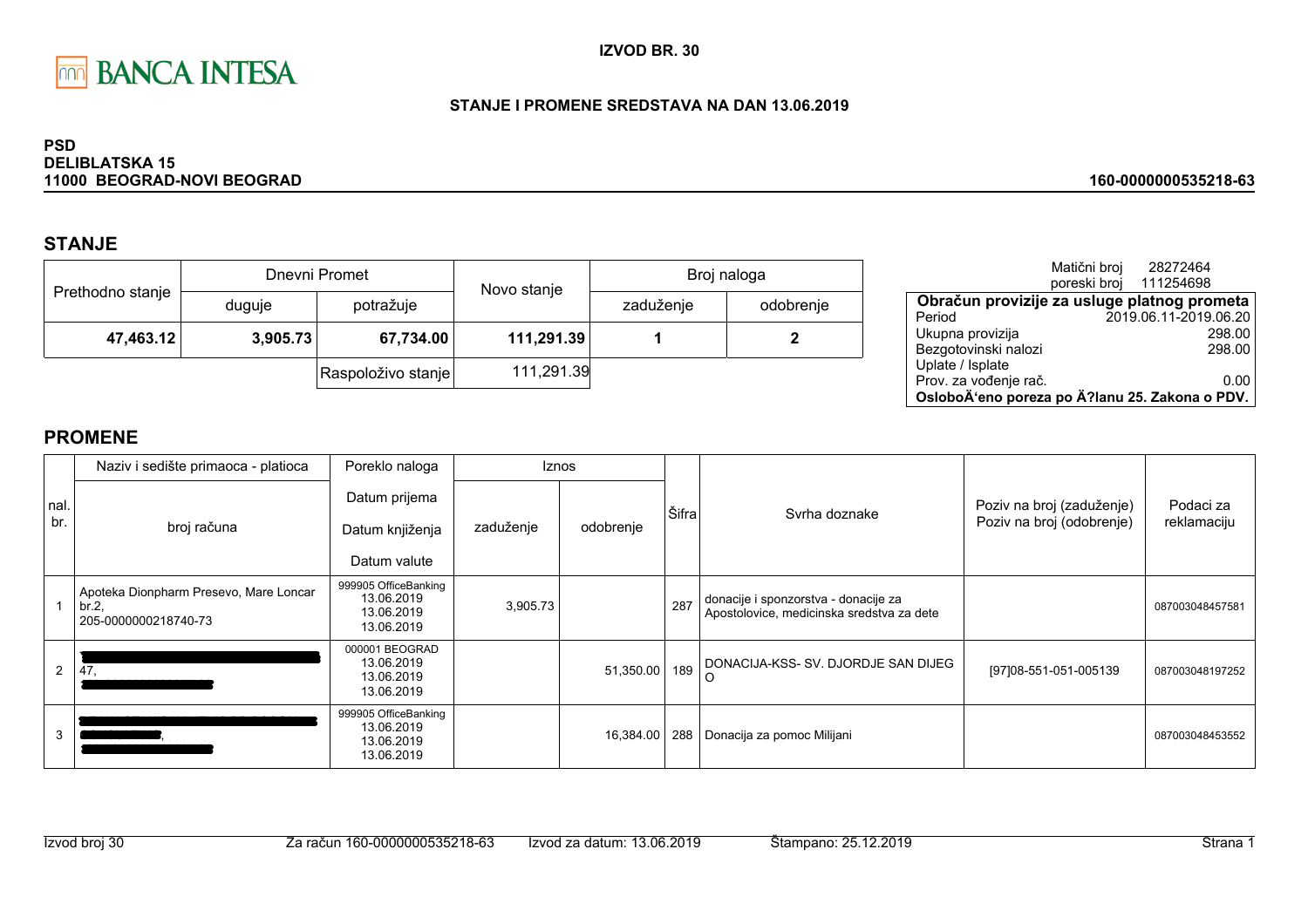Ukupno za račun 160-0000000535218-63<br>(postoji 3 naloga)

| Ukupno dinara | 3,905.73 | 67,734.00 |
|---------------|----------|-----------|
|---------------|----------|-----------|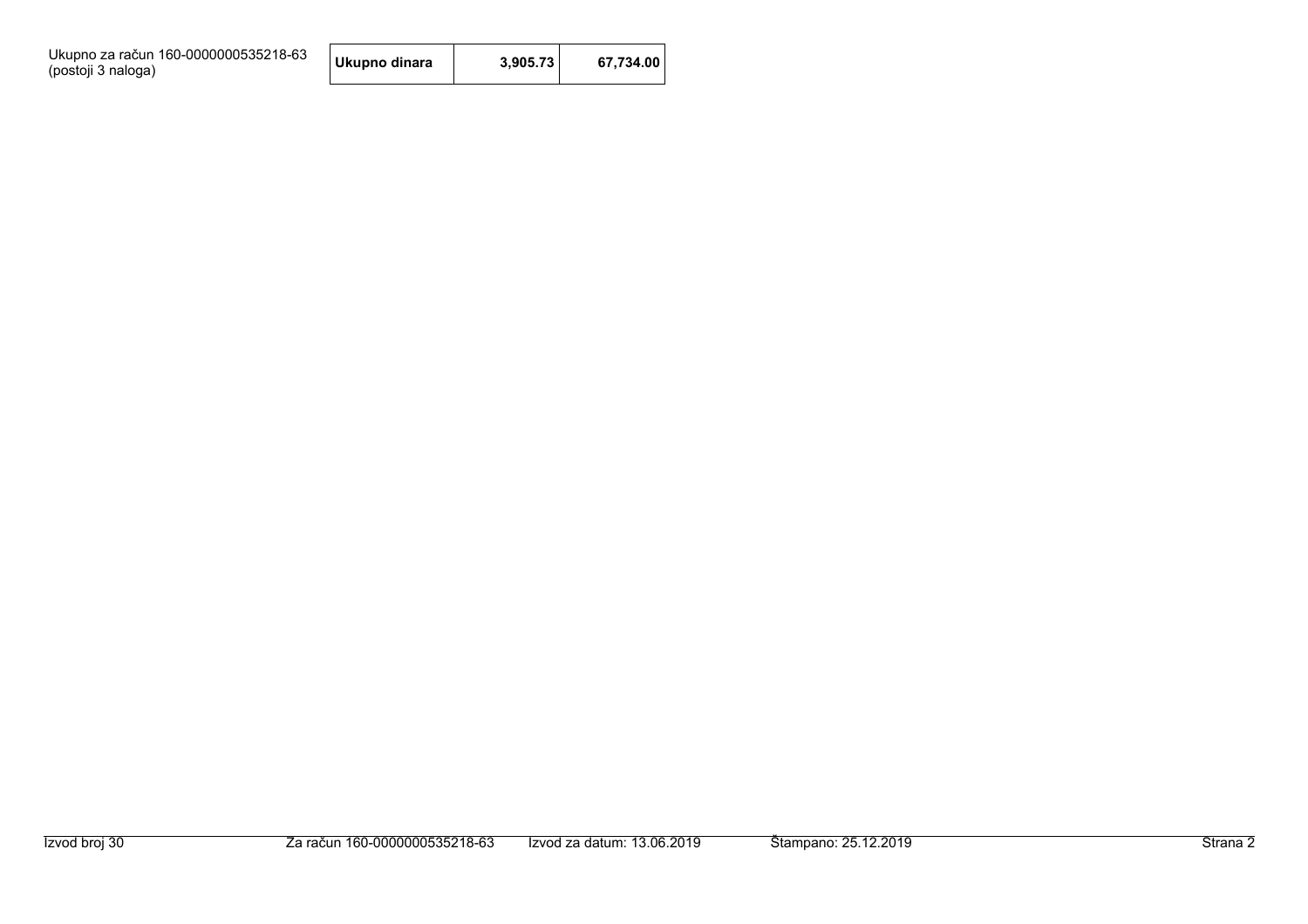

### STANJE I PROMENE SREDSTAVA NA DAN 15.06.2019

#### **PSD DELIBLATSKA 15** 11000 BEOGRAD-NOVI BEOGRAD

## **STANJE**

|                  |        | Dnevni Promet      | Novo stanje | Broj naloga |           |  |
|------------------|--------|--------------------|-------------|-------------|-----------|--|
| Prethodno stanje | duguje | potražuje          |             | zaduženje   | odobrenje |  |
| 111,291.39       | 0.00   | 2,000.00           | 113,291.39  |             | 2         |  |
|                  |        | Raspoloživo stanje | 113,291.39  |             |           |  |

|                                                | Matični broj<br>poreski broj | 28272464<br>111254698 |
|------------------------------------------------|------------------------------|-----------------------|
| Obračun provizije za usluge platnog prometa    |                              |                       |
| Period                                         |                              | 2019.06.11-2019.06.20 |
| Ukupna provizija                               |                              | 298.00                |
| Bezgotovinski nalozi                           |                              | 298.00                |
| Uplate / Isplate                               |                              |                       |
| Prov. za vođenje rač.                          |                              | 0.00                  |
| OsloboÄ'eno poreza po Ä?lanu 25. Zakona o PDV. |                              |                       |

160-0000000535218-63

## **PROMENE**

|             | Poreklo naloga<br>Naziv i sedište primaoca - platioca |                                                          | <b>Iznos</b> |           |       |                                 |                                                        |                          |
|-------------|-------------------------------------------------------|----------------------------------------------------------|--------------|-----------|-------|---------------------------------|--------------------------------------------------------|--------------------------|
| nal.<br>br. | broj računa                                           | Datum prijema<br>Datum knjiženja<br>Datum valute         | zaduženje    | odobrenje | Šifra | Svrha doznake                   | Poziv na broj (zaduženje)<br>Poziv na broj (odobrenje) | Podaci za<br>reklamaciju |
|             |                                                       | 999904 ON-LINE<br>15.06.2019<br>15.06.2019<br>15.06.2019 |              | 1,000.00  | 289   | donacija za Milijanu Draganović | 77741501896                                            | 691783284970012          |
| 2           |                                                       | 999904 ON-LINE<br>15.06.2019<br>15.06.2019<br>15.06.2019 |              | 1,000.00  | 289   | donacija za Teodora Stefanovića | 77741501781                                            | 691783284080012          |

Ukupno za račun 160-0000000535218-63 (postoji 2 naloga)

Ukupno dinara

2,000.00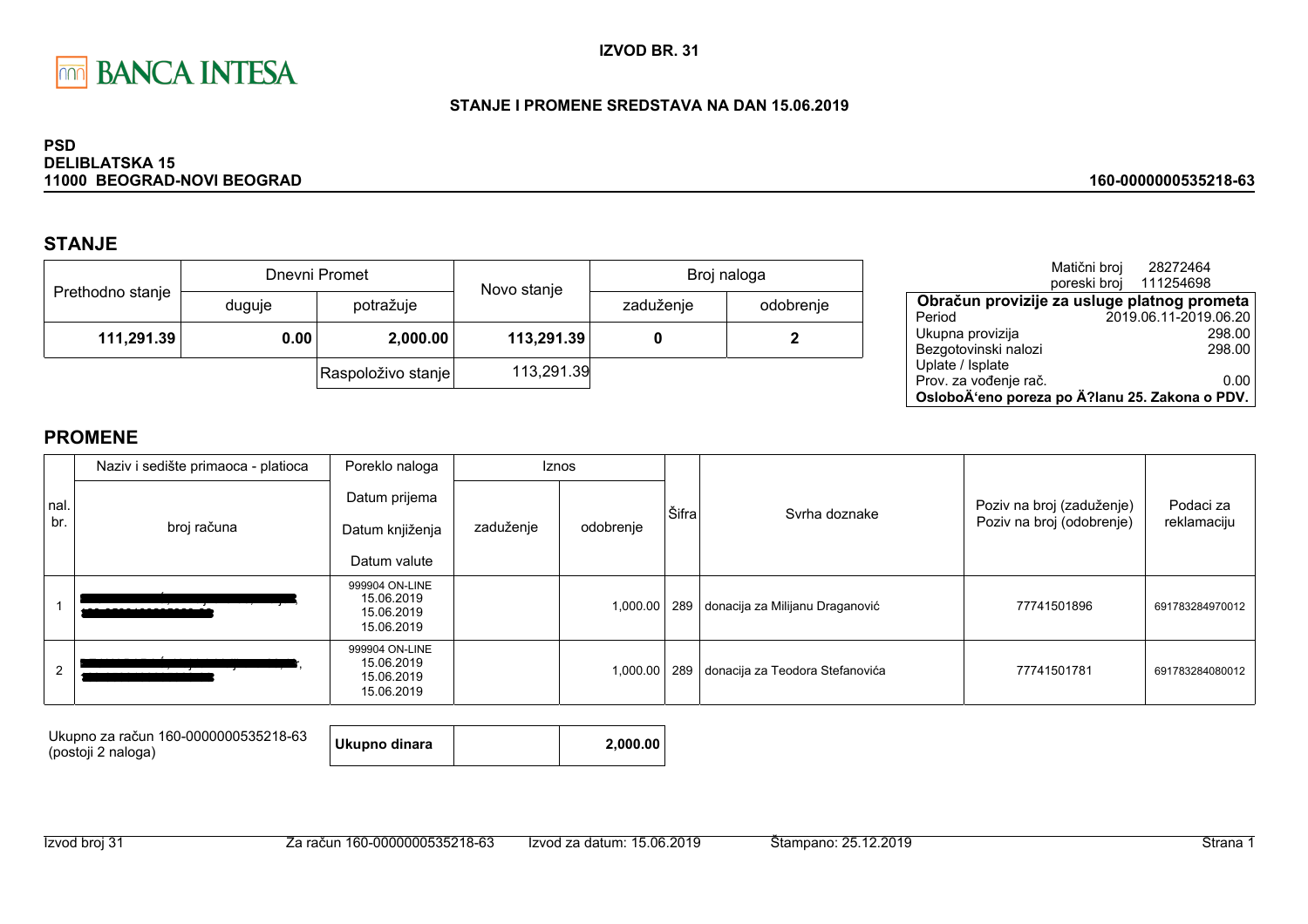

### STANJE I PROMENE SREDSTAVA NA DAN 17.06.2019

#### **PSD DELIBLATSKA 15** 11000 BEOGRAD-NOVI BEOGRAD

# **STANJE**

|                  | Dnevni Promet |                    | Novo stanje | Broj naloga |           |  |
|------------------|---------------|--------------------|-------------|-------------|-----------|--|
| Prethodno stanje | duguje        | potražuje          |             | zaduženje   | odobrenje |  |
| 113,291.39       | 0.00          | 2,000.00           | 115,291.39  |             |           |  |
|                  |               | Raspoloživo stanje | 115,291.39  |             |           |  |

|                                                | Matični broj | 28272464<br>poreski broj 111254698 |        |
|------------------------------------------------|--------------|------------------------------------|--------|
| Obračun provizije za usluge platnog prometa    |              |                                    |        |
| Period                                         |              | 2019.06.11-2019.06.20              |        |
| Ukupna provizija                               |              |                                    | 298.00 |
| Bezgotovinski nalozi                           |              |                                    | 298.00 |
| Uplate / Isplate                               |              |                                    |        |
| Prov. za vođenje rač.                          |              |                                    | 0.00   |
| OsloboÄ'eno poreza po Ä?lanu 25. Zakona o PDV. |              |                                    |        |

160-0000000535218-63

|             | Naziv i sedište primaoca - platioca | Poreklo naloga                                           | <b>Iznos</b> |           |       |                                                 |                                                        |                          |
|-------------|-------------------------------------|----------------------------------------------------------|--------------|-----------|-------|-------------------------------------------------|--------------------------------------------------------|--------------------------|
| nal.<br>br. | broj računa                         | Datum prijema<br>Datum knjiženja<br>Datum valute         | zaduženje    | odobrenje | Šifra | Syrha doznake                                   | Poziv na broj (zaduženje)<br>Poziv na broj (odobrenje) | Podaci za<br>reklamaciju |
|             | _______________________             | 999904 ON-LINE<br>17.06.2019<br>17.06.2019<br>17.06.2019 |              |           |       | 2,000.00   289   transakcije po nalogu gradjana | 77741562505                                            | 691783759180012          |

| Ukupno za račun 160-0000000535218-63 | <b>Ukupr</b> |
|--------------------------------------|--------------|
| (postoji 1 naloga)                   |              |

| าo dinara | 2,000.00 |
|-----------|----------|
|-----------|----------|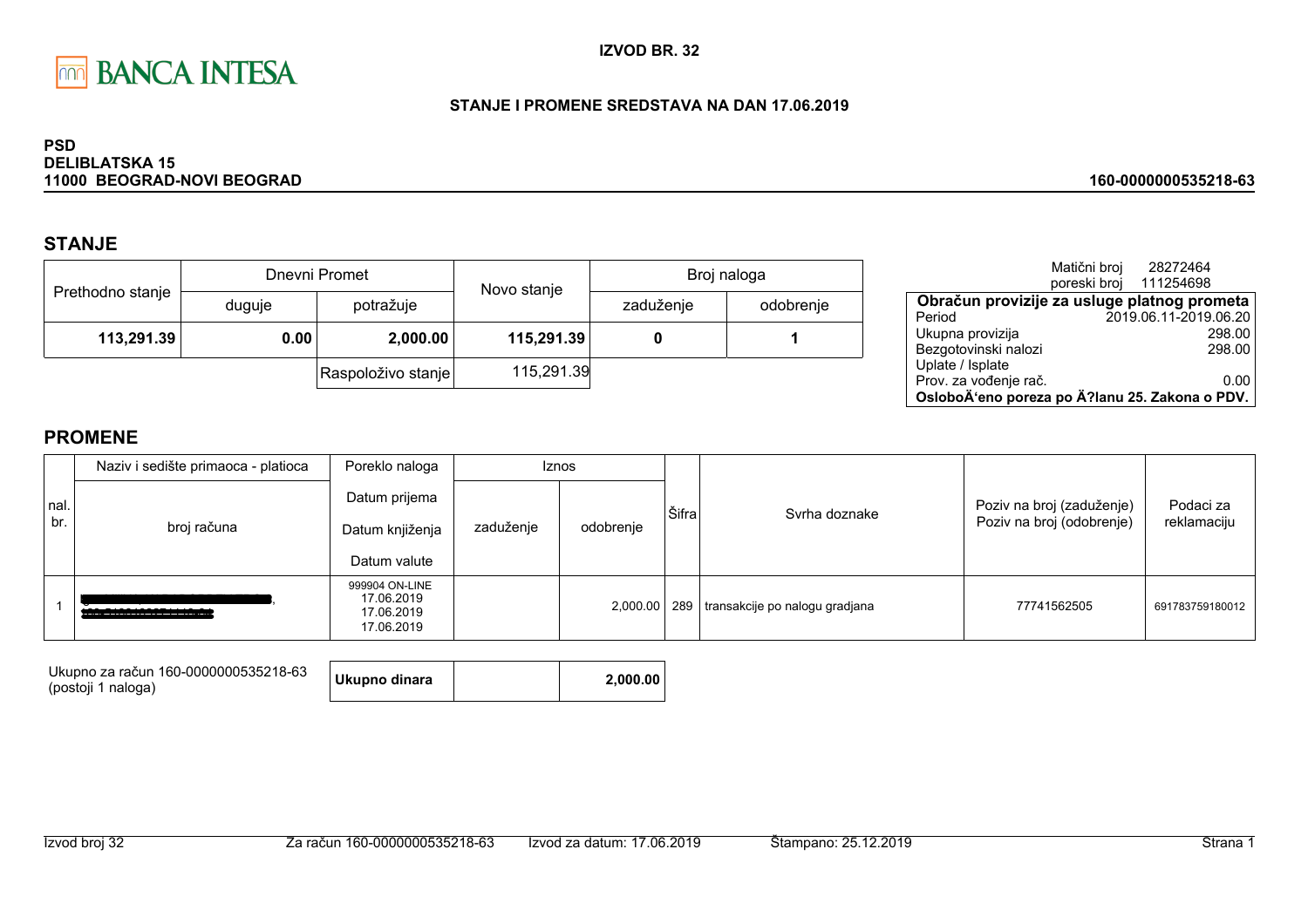

### STANJE I PROMENE SREDSTAVA NA DAN 18.06.2019

#### **PSD DELIBLATSKA 15** 11000 BEOGRAD-NOVI BEOGRAD

# **STANJE**

|                  |           | Dnevni Promet      | Novo stanje | Broj naloga |           |  |
|------------------|-----------|--------------------|-------------|-------------|-----------|--|
| Prethodno stanje | duguje    | potražuje          |             | zaduženje   | odobrenje |  |
| 115,291.39       | 12,000.00 | 0.00               | 103,291.39  |             |           |  |
|                  |           | Raspoloživo stanje | 82,291.39   |             |           |  |

|                                                | Matični broj | 28272464              |
|------------------------------------------------|--------------|-----------------------|
|                                                | poreski broj | 111254698             |
| Obračun provizije za usluge platnog prometa    |              |                       |
| Period                                         |              | 2019.06.11-2019.06.20 |
| Ukupna provizija                               |              | 298.00                |
| Bezgotovinski nalozi                           |              | 298.00                |
| Uplate / Isplate                               |              |                       |
| Prov. za vođenje rač.                          |              | 0.00                  |
| OsloboÄ'eno poreza po Ä?lanu 25. Zakona o PDV. |              |                       |

160-0000000535218-63

|             | Poreklo naloga<br>Naziv i sedište primaoca - platioca  |                                                                | <b>Iznos</b> |           |       |                                                                                                                 |                                                        |                          |
|-------------|--------------------------------------------------------|----------------------------------------------------------------|--------------|-----------|-------|-----------------------------------------------------------------------------------------------------------------|--------------------------------------------------------|--------------------------|
| nal.<br>br. | broj računa                                            | Datum prijema<br>Datum knjiženja<br>Datum valute               | zaduženje    | odobrenje | Šifra | Syrha doznake                                                                                                   | Poziv na broj (zaduženje)<br>Poziv na broj (odobrenje) | Podaci za<br>reklamaciju |
|             | OZON LINE, Djakona Avakuma 31,<br>265-4210310004544-64 | 999905 OfficeBanking<br>18.06.2019<br>18.06.2019<br>18.06.2019 | 12,000.00    |           | 287   | donacije i sponzorstva - pranje i peglanje<br>garderobe za Pomoc Srpskoj Deci<br>humanitarnu organizaciju za da |                                                        | 087003051574311          |

| Ukupno za račun 160-0000000535218-63<br>(postoji 1 naloga) | Ukupno dinara | 12,000.00 |  |
|------------------------------------------------------------|---------------|-----------|--|
|                                                            |               |           |  |

| ימות<br>zovani<br>$\mathbf{r}$ $\mathbf{r}$ $\mathbf{r}$<br>----<br>. .<br>nalozi<br>sredstva<br>zei visalia<br>NU |               |             |  |  |  |  |
|--------------------------------------------------------------------------------------------------------------------|---------------|-------------|--|--|--|--|
| <b>Opis</b>                                                                                                        | — Broi ne!e≝∈ | <br>.''unan |  |  |  |  |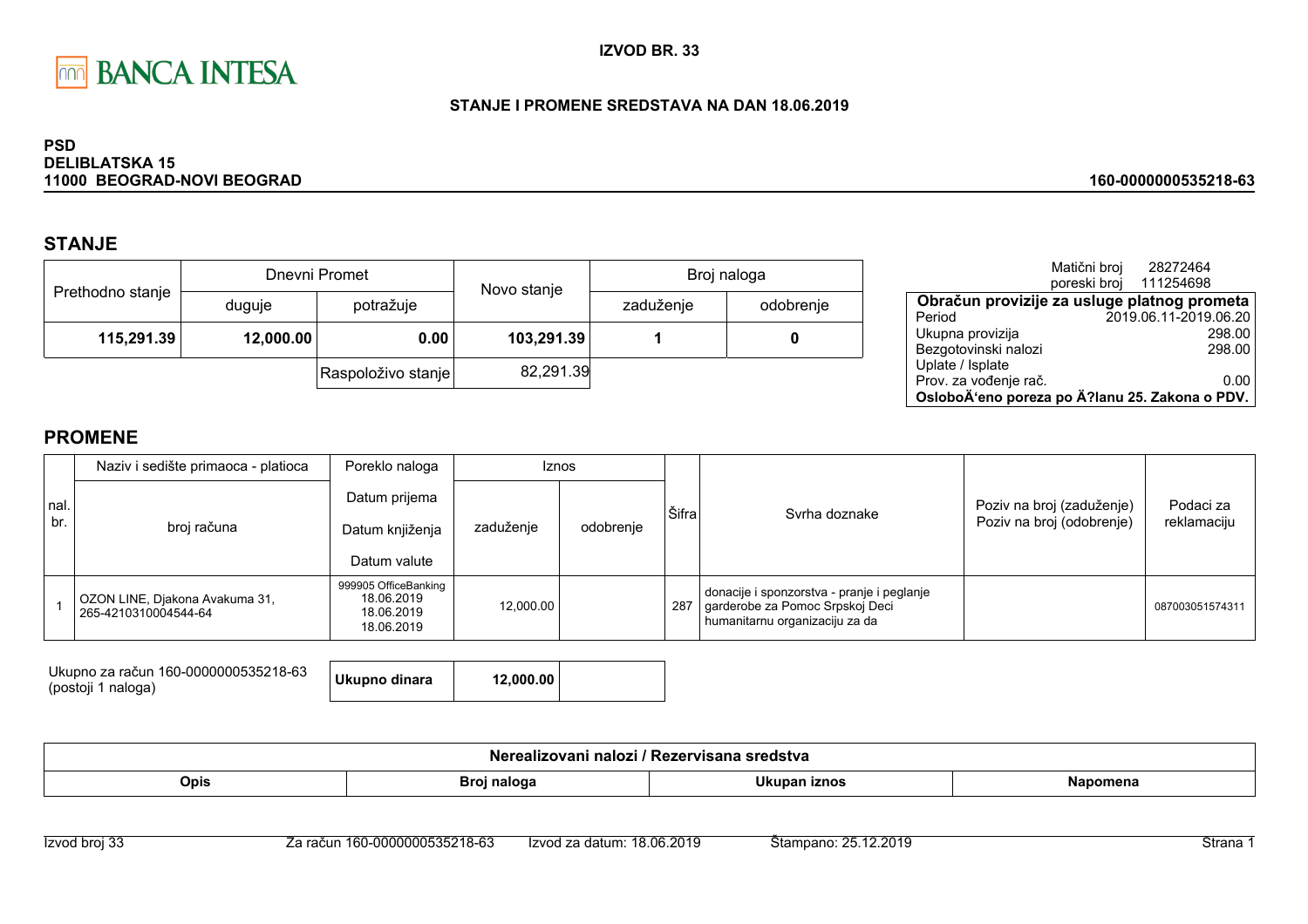| - -<br>: kartıce<br>A <sub>nn</sub><br>nono<br>visal la<br>`\GZ<br>-טפטונוופ<br>uotva |  | റററ | $'$ nizo<br>.<br>7.150 or<br>. |
|---------------------------------------------------------------------------------------|--|-----|--------------------------------|
|---------------------------------------------------------------------------------------|--|-----|--------------------------------|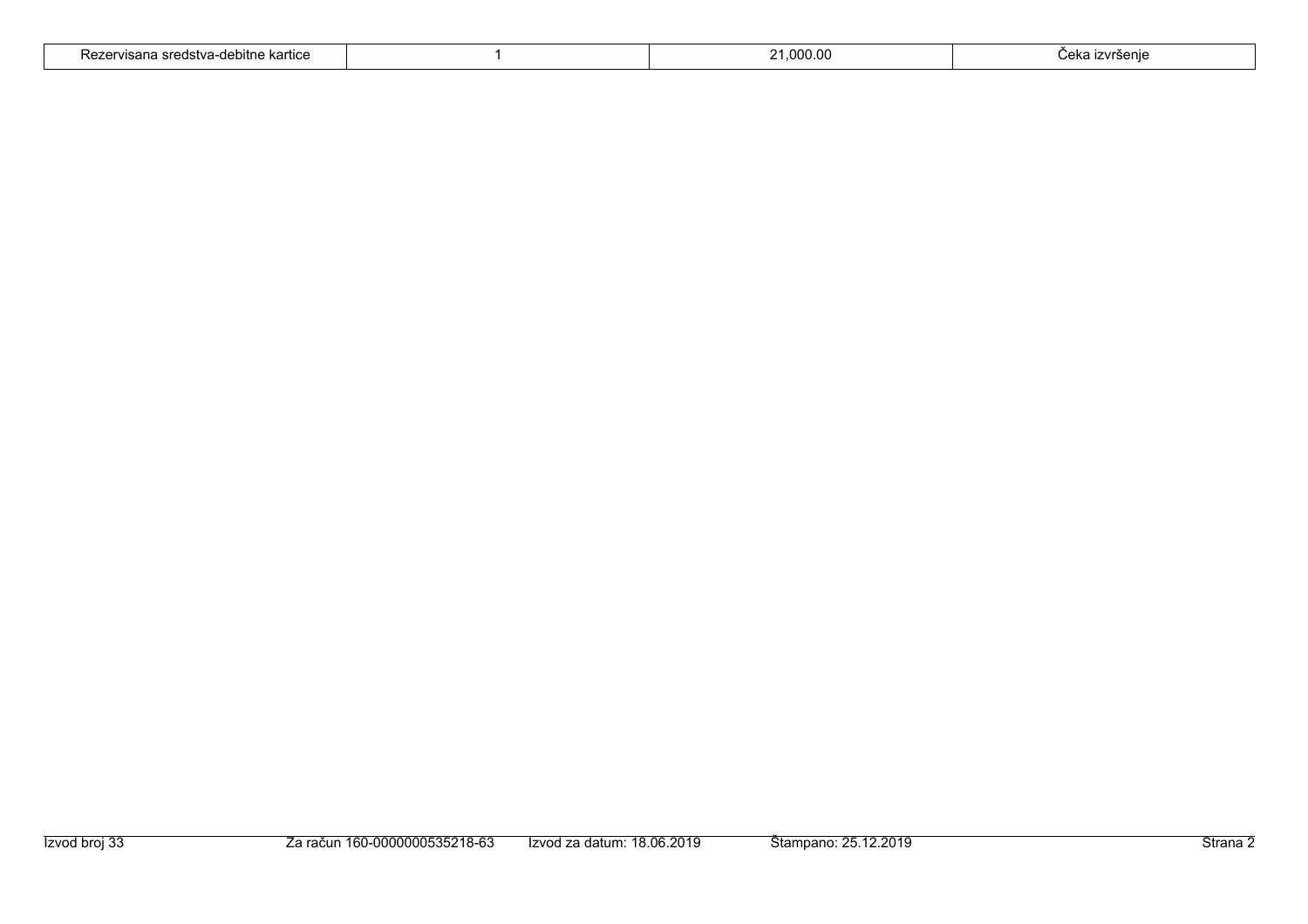

### STANJE I PROMENE SREDSTAVA NA DAN 19.06.2019

#### **PSD DELIBLATSKA 15** 11000 BEOGRAD-NOVI BEOGRAD

## **STANJE**

|                  |           | Dnevni Promet      | Novo stanje | Broj naloga |           |  |
|------------------|-----------|--------------------|-------------|-------------|-----------|--|
| Prethodno stanje | duguje    | potražuje          |             | zaduženje   | odobrenje |  |
| 103,291.39       | 31,008.41 | 0.00               | 72,282.98   |             |           |  |
|                  |           | Raspoloživo stanje | 72,282.98   |             |           |  |

|                                                | Matični broj | 28272464               |
|------------------------------------------------|--------------|------------------------|
|                                                |              | poreski broj 111254698 |
| Obračun provizije za usluge platnog prometa    |              |                        |
| Period                                         |              | 2019.06.11-2019.06.20  |
| Ukupna provizija                               |              | 298.00                 |
| Bezgotovinski nalozi                           |              | 298.00                 |
| Uplate / Isplate                               |              |                        |
| Prov. za vođenje rač.                          |              | 0.00                   |
| OsloboÄ'eno poreza po Ä?lanu 25. Zakona o PDV. |              |                        |

160-0000000535218-63

## **PROMENE**

|             | Naziv i sedište primaoca - platioca                                                       | Poreklo naloga                                                 |           | <b>Iznos</b> |       |                                                                                                                 |                                         | Podaci za<br>reklamaciju |
|-------------|-------------------------------------------------------------------------------------------|----------------------------------------------------------------|-----------|--------------|-------|-----------------------------------------------------------------------------------------------------------------|-----------------------------------------|--------------------------|
| nal.<br>br. |                                                                                           | Datum prijema                                                  |           |              | Šifra | Svrha doznake                                                                                                   | Poziv na broj (zaduženje)               |                          |
|             | broj računa                                                                               | Datum knjiženja                                                | zaduženje | odobrenje    |       |                                                                                                                 | Poziv na broj (odobrenje)               |                          |
|             |                                                                                           | Datum valute                                                   |           |              |       |                                                                                                                 |                                         |                          |
|             | I BANCA INTESA AD BEOGRAD-VBE<br>RAČUN ZA GOTOVINSKE TRANSAKCIJE.<br>160-0000000000081-27 | 000001 BEOGRAD<br>19.06.2019<br>19.06.2019<br>19.06.2019       | 21,000.00 |              | 184   | VISA kartica broj:EX9281VEB0097851968,<br>SRĐAN SAVIĆ, BANCA INTESA BEOGRAD,<br><b>BEOGRAD</b>                  | 100-853304-180619<br>885728087-EXB01070 | 718001734840011          |
|             | a.d, BB Trade, Trg Oslobodjenja bb,<br>160-0000000309112-60                               | 999905 OfficeBanking<br>19.06.2019<br>19.06.2019<br>19.06.2019 | 10.008.41 |              | 221   | Promet robe i usluga - finalna potrosnja -<br>Placanje hrana i osnovnih potrebstina za<br>porodicu Pavlovic (od |                                         | 087003052447611          |

Ukupno za račun 160-0000000535218-63 (postoji 2 naloga)

Ukupno dinara 31,008.41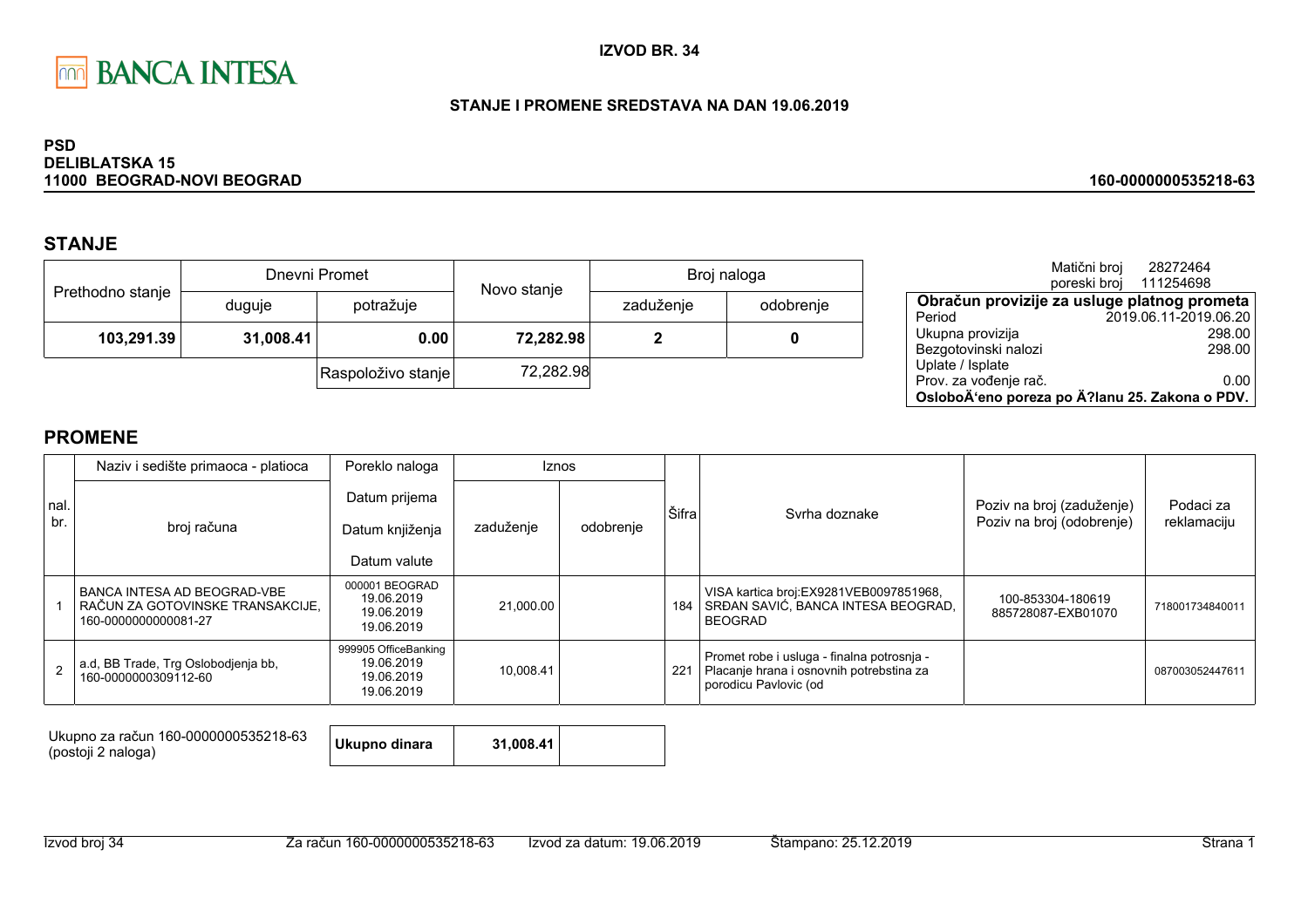

### STANJE I PROMENE SREDSTAVA NA DAN 20.06.2019

#### **PSD DELIBLATSKA 15** 11000 BEOGRAD-NOVI BEOGRAD

# **STANJE**

|                  |           | Dnevni Promet      | Novo stanje | Broj naloga |           |  |
|------------------|-----------|--------------------|-------------|-------------|-----------|--|
| Prethodno stanje | duguje    | potražuje          |             | zaduženje   | odobrenje |  |
| 72,282.98        | 22,133.50 | 0.00               | 50,149.48   |             |           |  |
|                  |           | Raspoloživo stanje | 50,149.48   |             |           |  |

|                                                | Matični broj | 28272464              |        |
|------------------------------------------------|--------------|-----------------------|--------|
|                                                | poreski broj | 111254698             |        |
| Obračun provizije za usluge platnog prometa    |              |                       |        |
| Period                                         |              | 2019.06.11-2019.06.20 |        |
| Ukupna provizija                               |              |                       | 298.00 |
| Bezgotovinski nalozi                           |              |                       | 298.00 |
| Uplate / Isplate                               |              |                       |        |
| Prov. za vođenje rač.                          |              |                       | 0.00   |
| OsloboÄ'eno poreza po Ä?lanu 25. Zakona o PDV. |              |                       |        |

160-0000000535218-63

|            | Naziv i sedište primaoca - platioca                                      | Poreklo naloga                                                 |           | <b>Iznos</b> |       |                                                                                                                 |                                                        |                          |
|------------|--------------------------------------------------------------------------|----------------------------------------------------------------|-----------|--------------|-------|-----------------------------------------------------------------------------------------------------------------|--------------------------------------------------------|--------------------------|
| nal<br>br. | broj računa                                                              | Datum prijema<br>Datum knjiženja<br>Datum valute               | zaduženje | odobrenje    | Šifra | Syrha doznake                                                                                                   | Poziv na broj (zaduženje)<br>Poziv na broj (odobrenje) | Podaci za<br>reklamaciju |
|            | ZU APOTEKA "VEDEM 1", Pukovnika<br>LJ.Tomica 1A,<br>205-0000000227540-57 | 999905 OfficeBanking<br>20.06.2019<br>20.06.2019<br>20.06.2019 | 11,835.50 |              | 221   | Promet robe i usluga - finalna potrosnja -<br>Medicinska sredstva za Milijanu Draganovic                        |                                                        | 087003053188991          |
|            | str KIWI, Svetozara Miletica 46,<br>330-0000065000101-50                 | 999905 OfficeBanking<br>20.06.2019<br>20.06.2019<br>20.06.2019 | 10,000.00 |              | 221   | Promet robe i usluga - finalna potrosnja -<br>Pomoc Srpskoj Deci hrana za porodicu Balaz<br>(Andrea koja se lec |                                                        | 087003053184441          |
| 3          | BANCA INTESA AD BEOGRAD-PROLAZNI<br>RAČUN TARIFE<br>160-0000000000026-95 | 000001 BEOGRAD<br>20.06.2019<br>20.06.2019<br>20.06.2019       | 298.00    |              | 221   | Obracun tarife za usluge PP<br>11.06.-20.06.2019                                                                | 160000000053521863                                     | 715018775280011          |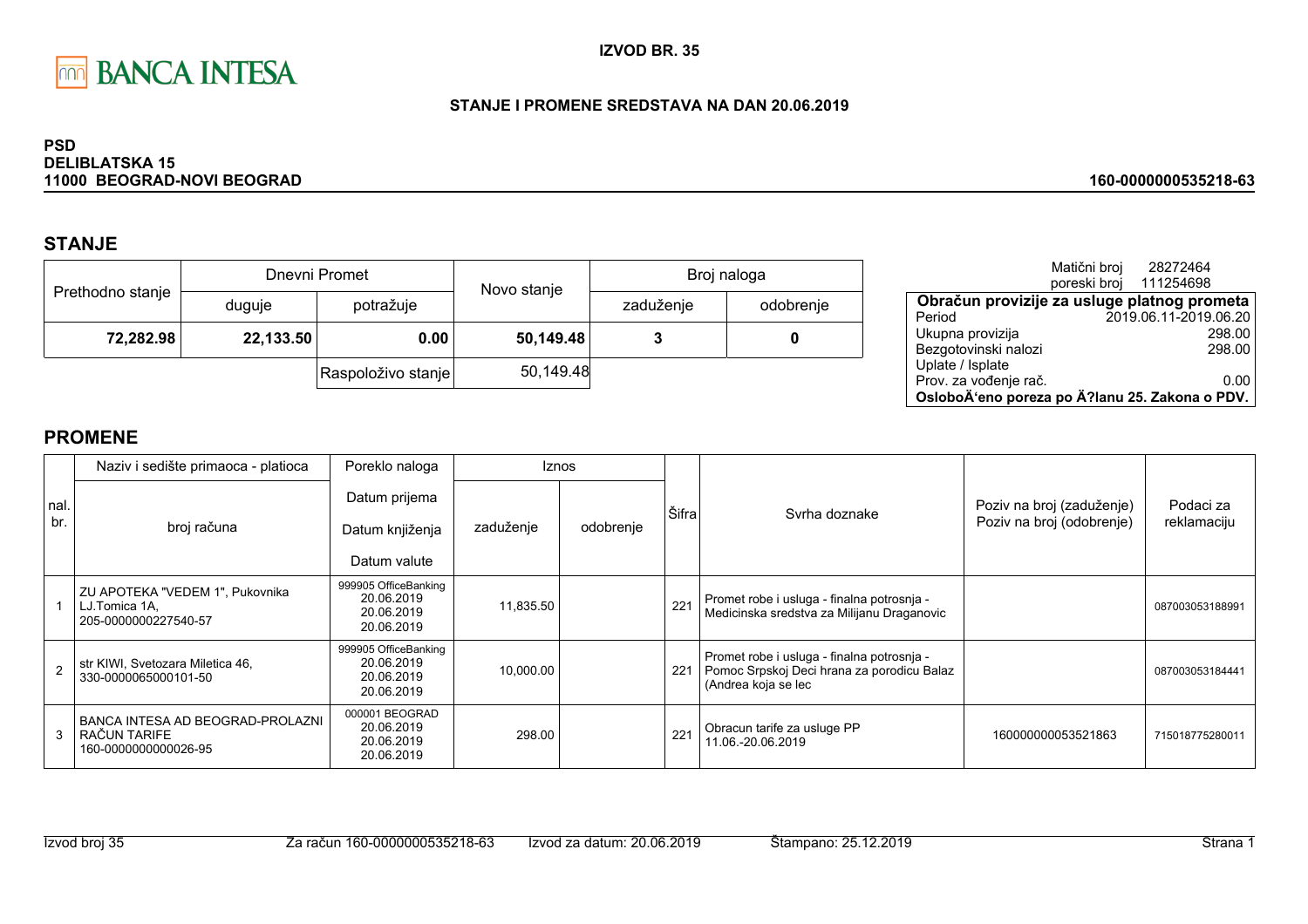Ukupno za račun 160-0000000535218-63<br>(postoji 3 naloga)

| Ukupno dinara | 22,133.50 |  |
|---------------|-----------|--|
|---------------|-----------|--|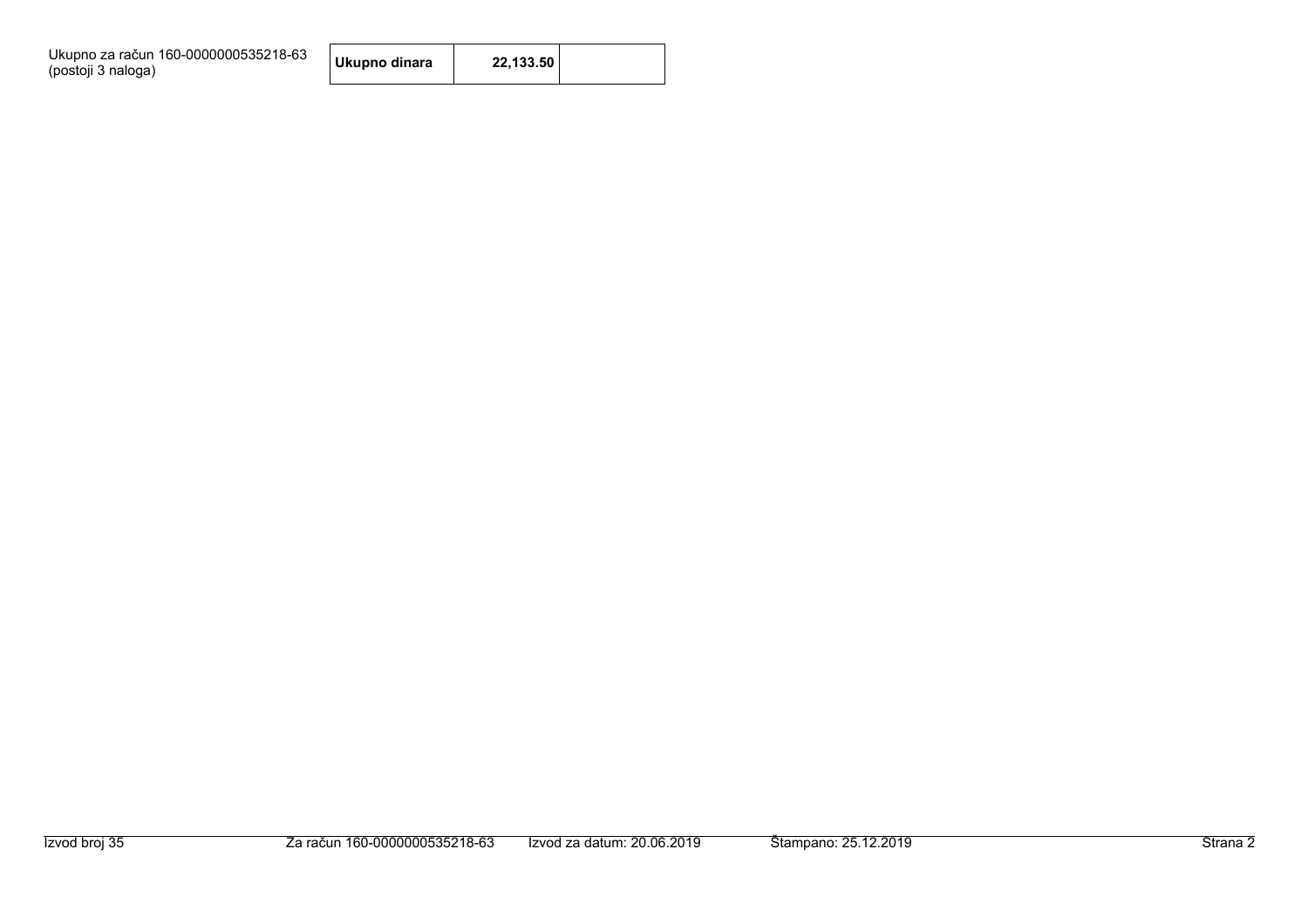

### STANJE I PROMENE SREDSTAVA NA DAN 24.06.2019

#### **PSD DELIBLATSKA 15** 11000 BEOGRAD-NOVI BEOGRAD

## **STANJE**

|                  |          | Dnevni Promet      | Broj naloga<br>Novo stanje |           |           |  |
|------------------|----------|--------------------|----------------------------|-----------|-----------|--|
| Prethodno stanje | duguje   | potražuje          |                            | zaduženje | odobrenje |  |
| 50,149.48        | 2,900.35 | 0.00               | 47,249.13                  |           |           |  |
|                  |          | Raspoloživo stanje | 47,249.13                  |           |           |  |

|                                                | Matični broj | 28272464<br>poreski broj 111254698 |        |
|------------------------------------------------|--------------|------------------------------------|--------|
| Obračun provizije za usluge platnog prometa    |              |                                    |        |
| Period                                         |              | 2019.06.21-2019.06.29              |        |
| Ukupna provizija                               |              |                                    | 524.00 |
| Bezgotovinski nalozi                           |              |                                    | 39.00  |
| Uplate / Isplate                               |              |                                    |        |
| Prov. za vođenje rač.                          |              |                                    | 485.00 |
| OsloboÄ'eno poreza po Ä?lanu 25. Zakona o PDV. |              |                                    |        |

160-0000000535218-63

## **PROMENE**

|             | Naziv i sedište primaoca - platioca                                                            | Poreklo naloga                                           | <b>Iznos</b> |           |       |                                                                              |                                                        |                          |
|-------------|------------------------------------------------------------------------------------------------|----------------------------------------------------------|--------------|-----------|-------|------------------------------------------------------------------------------|--------------------------------------------------------|--------------------------|
| nal.<br>br. | broj računa                                                                                    | Datum prijema<br>Datum knjiženja<br>Datum valute         | zaduženje    | odobrenje | Šifra | Syrha doznake                                                                | Poziv na broj (zaduženje)<br>Poziv na broj (odobrenje) | Podaci za<br>reklamaciju |
|             | I BANCA INTESA AD<br>BEOGRAD-VBE-RAČUN ZA<br>I BEZGOTOVINSKE TRANSAKCI<br>160-0000000000091-94 | 000001 BEOGRAD<br>24.06.2019<br>24.06.2019<br>24.06.2019 | 2.900.35     |           | 284   | VISA kartica broj:EX9281VEB0097851968,<br>SRDAN SAVIĆ, EURO PETROL, BELGRADE | 100-663622-210619<br>887831583-PCB01421                | 726300199410011          |

Ukupno za račun 160-0000000535218-63 (postoji 1 naloga)

| Ukupno dinara | 2,900.35 |  |
|---------------|----------|--|
|---------------|----------|--|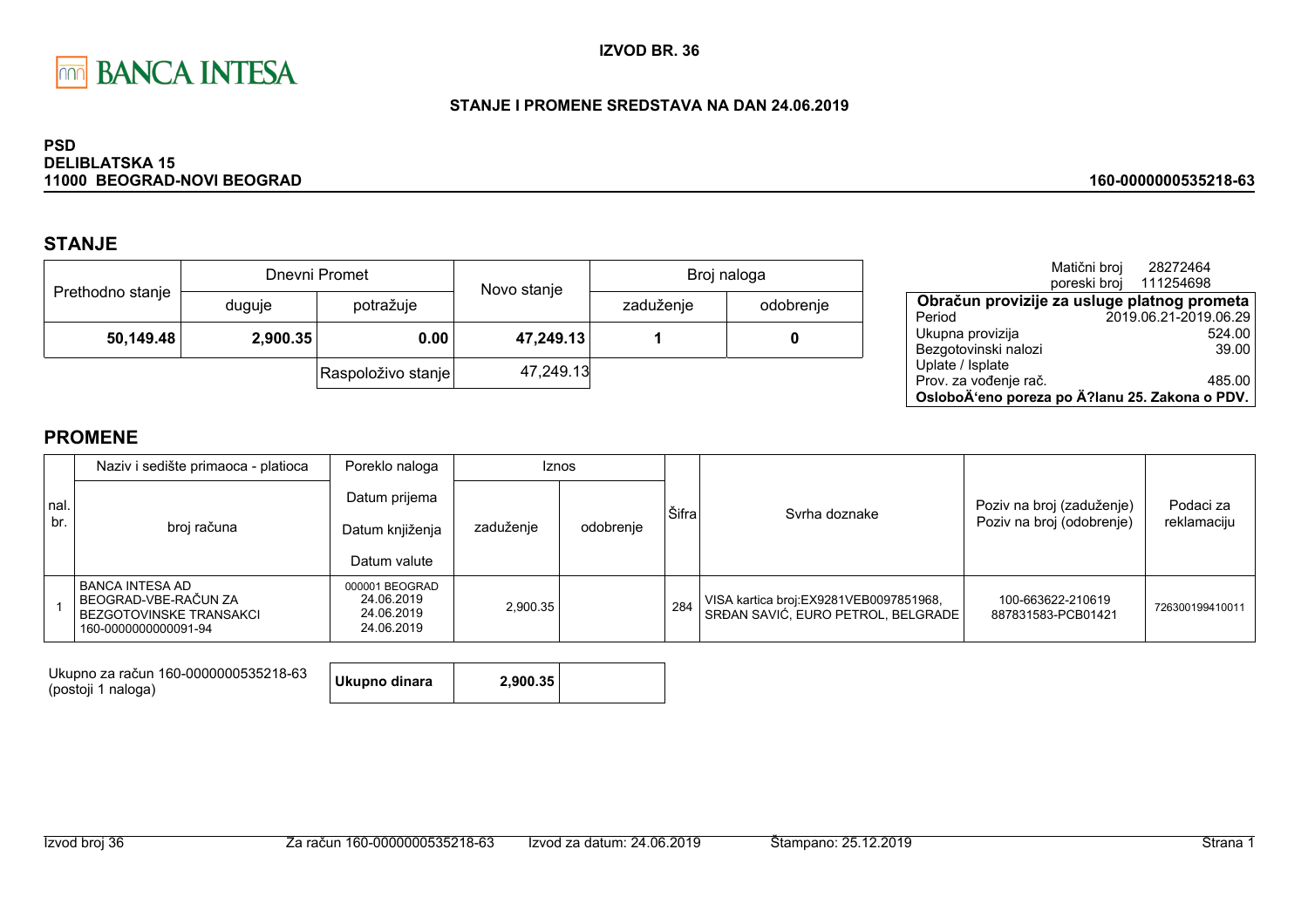

### STANJE I PROMENE SREDSTAVA NA DAN 29.06.2019

#### **PSD DELIBLATSKA 15** 11000 BEOGRAD-NOVI BEOGRAD

# **STANJE**

|                  |                  | Dnevni Promet      | Novo stanje | Broj naloga |           |  |
|------------------|------------------|--------------------|-------------|-------------|-----------|--|
| Prethodno stanje | duguje           | potražuje          |             | zaduženje   | odobrenje |  |
| 47,249.13        | 632.68<br>624.00 |                    | 47,257.81   |             |           |  |
|                  |                  | Raspoloživo stanje | 47,257.81   |             |           |  |

|                                                | Matični broj<br>poreski broj | 28272464<br>111254698 |
|------------------------------------------------|------------------------------|-----------------------|
| Obračun provizije za usluge platnog prometa    |                              |                       |
| Period                                         |                              | 2019.06.21-2019.06.29 |
| Ukupna provizija                               |                              | 524.00                |
| Bezgotovinski nalozi                           |                              | 39.00                 |
| Uplate / Isplate                               |                              |                       |
| Prov. za vođenje rač.                          |                              | 485.00                |
| OsloboÄ'eno poreza po Ä?lanu 25. Zakona o PDV. |                              |                       |

160-0000000535218-63

|             | Naziv i sedište primaoca - platioca                                          | Poreklo naloga                                           |           | <b>Iznos</b> |       |                                                        |                                                        |                          |
|-------------|------------------------------------------------------------------------------|----------------------------------------------------------|-----------|--------------|-------|--------------------------------------------------------|--------------------------------------------------------|--------------------------|
| Inal<br>br. | broj računa                                                                  | Datum prijema<br>Datum knjiženja<br>Datum valute         | zaduženje | odobrenje    | Šifra | Syrha doznake                                          | Poziv na broj (zaduženje)<br>Poziv na broj (odobrenje) | Podaci za<br>reklamaciju |
|             | BANCA INTESA AD BEOGRAD-PROLAZNI<br>RAČUN TARIFE<br>160-0000000000026-95     | 000001 BEOGRAD<br>29.06.2019<br>29.06.2019<br>29.06.2019 | 485.00    |              | 221   | Naknada za vodjenje računa za mesec                    | 160000000053521863                                     | 715021459250011          |
| 2           | Banca Intesa a.d. Beograd, Milentija<br>Popovica 7b,<br>160-0000000000026-95 | 000001 BEOGRAD<br>29.06.2019<br>29.06.2019<br>29.06.2019 | 100.00    |              | 221   | Korišćenje in-house softverskog rešenja<br>(iun, 2019) |                                                        | 087003058963671          |
| 3           | BANCA INTESA AD BEOGRAD-PROLAZNI<br>RAČUN TARIFE<br>160-0000000000026-95     | 000001 BEOGRAD<br>29.06.2019<br>29.06.2019<br>29.06.2019 | 39.00     |              | 221   | Obracun tarife za usluge PP<br>21.06.-29.06.2019       | 160000000053521863                                     | 715020335350011          |